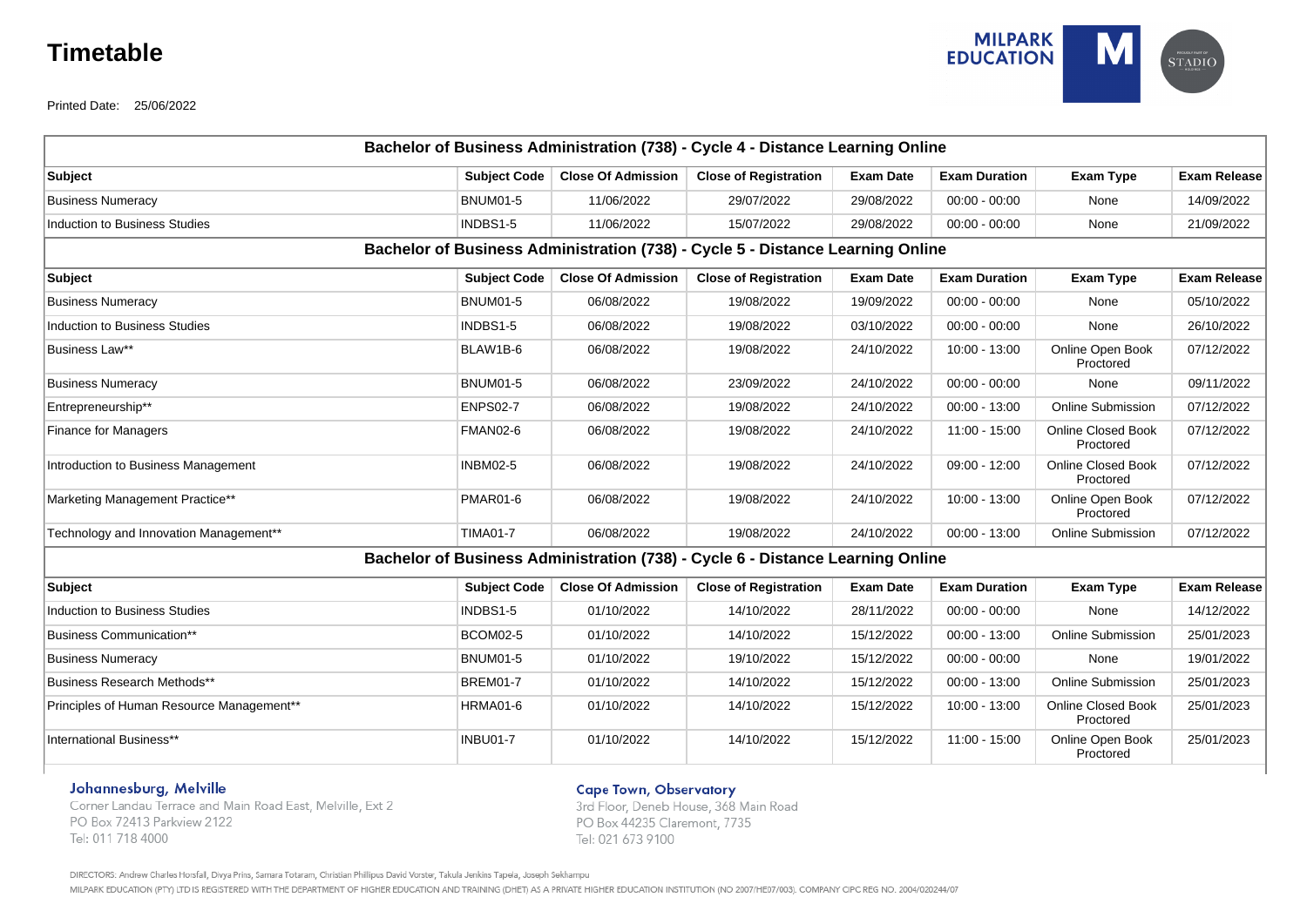| Management and Leadership**                                        | MLED02-6            | 01/10/2022                | 14/10/2022                                                                 | 15/12/2022       | 10:00 - 13:00        | Online Open Book<br>Proctored          | 25/01/2023          |
|--------------------------------------------------------------------|---------------------|---------------------------|----------------------------------------------------------------------------|------------------|----------------------|----------------------------------------|---------------------|
| Principles of Micro-economics**                                    | <b>PMIC02-5</b>     | 01/10/2022                | 14/10/2022                                                                 | 15/12/2022       | $09:00 - 12:00$      | Online Closed Book<br>Proctored        | 25/01/2023          |
| <b>Workplace Relations**</b>                                       | WREL01-6            | 01/10/2022                | 14/10/2022                                                                 | 15/12/2022       | 10:00 - 13:00        | Online Open Book<br>Proctored          | 25/01/2023          |
|                                                                    |                     |                           | Bachelor of Business Administration (738) - Semester 2 - Distance Learning |                  |                      |                                        |                     |
| Subject                                                            | <b>Subject Code</b> | <b>Close Of Admission</b> | <b>Close of Registration</b>                                               | <b>Exam Date</b> | <b>Exam Duration</b> | <b>Exam Type</b>                       | <b>Exam Release</b> |
| Principles of Accounting                                           | ACCP02-5            | 01/07/2022                | 15/07/2022                                                                 | 13/10/2022       | $09:00 - 12:00$      | <b>Online Closed Book</b><br>Proctored | 23/11/2022          |
| Visual Communication                                               | <b>VISC01-7</b>     | 01/07/2022                | 15/07/2022                                                                 | 13/10/2022       | $00:00 - 13:00$      | Online Submission                      | 23/11/2022          |
| Operations Management**                                            | OMAN02-6            | 01/07/2022                | 15/07/2022                                                                 | 17/10/2022       | 10:00 - 13:00        | Online Open Book<br>Proctored          | 24/11/2022          |
| Principles of Micro-economics**                                    | <b>PMIC02-5</b>     | 01/07/2022                | 15/07/2022                                                                 | 18/10/2022       | 09:00 - 12:00        | Online Closed Book<br>Proctored        | 24/11/2022          |
| <b>Strategic Marketing</b>                                         | <b>SMAR01-7</b>     | 01/07/2022                | 15/07/2022                                                                 | 18/10/2022       | $00:00 - 13:00$      | <b>Online Submission</b>               | 24/11/2022          |
| <b>Business Communication**</b>                                    | <b>BCOM02-5</b>     | 01/07/2022                | 15/07/2022                                                                 | 20/10/2022       | $00:00 - 13:00$      | <b>Online Submission</b>               | 28/11/2022          |
| International Business**                                           | <b>INBU01-7</b>     | 01/07/2022                | 15/07/2022                                                                 | 20/10/2022       | 11:00 - 15:00        | Online Open Book<br>Proctored          | 17/11/2022          |
| Digital Marketing                                                  | <b>DIGM02-6</b>     | 01/07/2022                | 15/07/2022                                                                 | 21/10/2022       | 10:00 - 14:00        | Online Open Book<br>Proctored          | 28/11/2022          |
| Branding and Advertising                                           | BRAD02-6            | 01/07/2022                | 15/07/2022                                                                 | 24/10/2022       | 10:00 - 13:00        | Online Open Book<br>Proctored          | 01/12/2022          |
| Services Marketing, Consumer Behavior and Relationship Marketing** | MARK3A-7            | 01/07/2022                | 15/07/2022                                                                 | 24/10/2022       | 11:00 - 15:00        | Online Open Book<br>Proctored          | 01/12/2022          |
| Marketing Management Practice**                                    | <b>PMAR01-6</b>     | 01/07/2022                | 15/07/2022                                                                 | 24/10/2022       | 10:00 - 13:00        | Online Open Book<br>Proctored          | 01/12/2022          |
| Business Law**                                                     | BLAW1B-6            | 01/07/2022                | 15/07/2022                                                                 | 25/10/2022       | 10:00 - 13:00        | Online Open Book<br>Proctored          | 05/12/2022          |
| <b>Finance for Managers</b>                                        | FMAN02-6            | 01/07/2022                | 15/07/2022                                                                 | 26/10/2022       | 10:00 - 14:00        | <b>Online Closed Book</b><br>Proctored | 05/12/2022          |
| Introduction to Business Management                                | <b>INBM02-5</b>     | 01/07/2022                | 15/07/2022                                                                 | 26/10/2022       | 09:00 - 12:00        | Online Closed Book<br>Proctored        | 05/12/2022          |
| Technology and Innovation Management**                             | <b>TIMA01-7</b>     | 01/07/2022                | 15/07/2022                                                                 | 26/10/2022       | $00:00 - 13:00$      | Online Submission                      | 05/12/2022          |
| Entrepreneurship**                                                 | <b>ENPS02-7</b>     | 01/07/2022                | 15/07/2022                                                                 | 28/10/2022       | $00:00 - 13:00$      | Online Submission                      | 06/12/2022          |
| <b>Workplace Relations**</b>                                       | WREL01-6            | 01/07/2022                | 15/07/2022                                                                 | 28/10/2022       | $10:00 - 13:00$      | Online Open Book<br>Proctored          | 06/12/2022          |
| General Management**                                               | GMAN01-7            | 01/07/2022                | 15/07/2022                                                                 | 31/10/2022       | 11:00 - 15:00        | Online Open Book<br>Proctored          | 07/12/2022          |

# Johannesburg, Melville

Corner Landau Terrace and Main Road East, Melville, Ext 2 PO Box 72413 Parkview 2122 Tel: 011 718 4000

### **Cape Town, Observatory**

3rd Floor, Deneb House, 368 Main Road PO Box 44235 Claremont, 7735 Tel: 021 673 9100

DIRECTORS: Andrew Charles Horsfall, Divya Prins, Samara Totaram, Christian Phillipus David Vorster, Takula Jenkins Tapela, Joseph Sekhampu

MILPARK EDUCATION (PTY) LTD IS REGISTERED WITH THE DEPARTMENT OF HIGHER EDUCATION AND TRAINING (DHET) AS A PRIVATE HIGHER EDUCATION INSTITUTION (NO 2007/HE07/003). COMPANY CIPC REG NO. 2004/020244/07